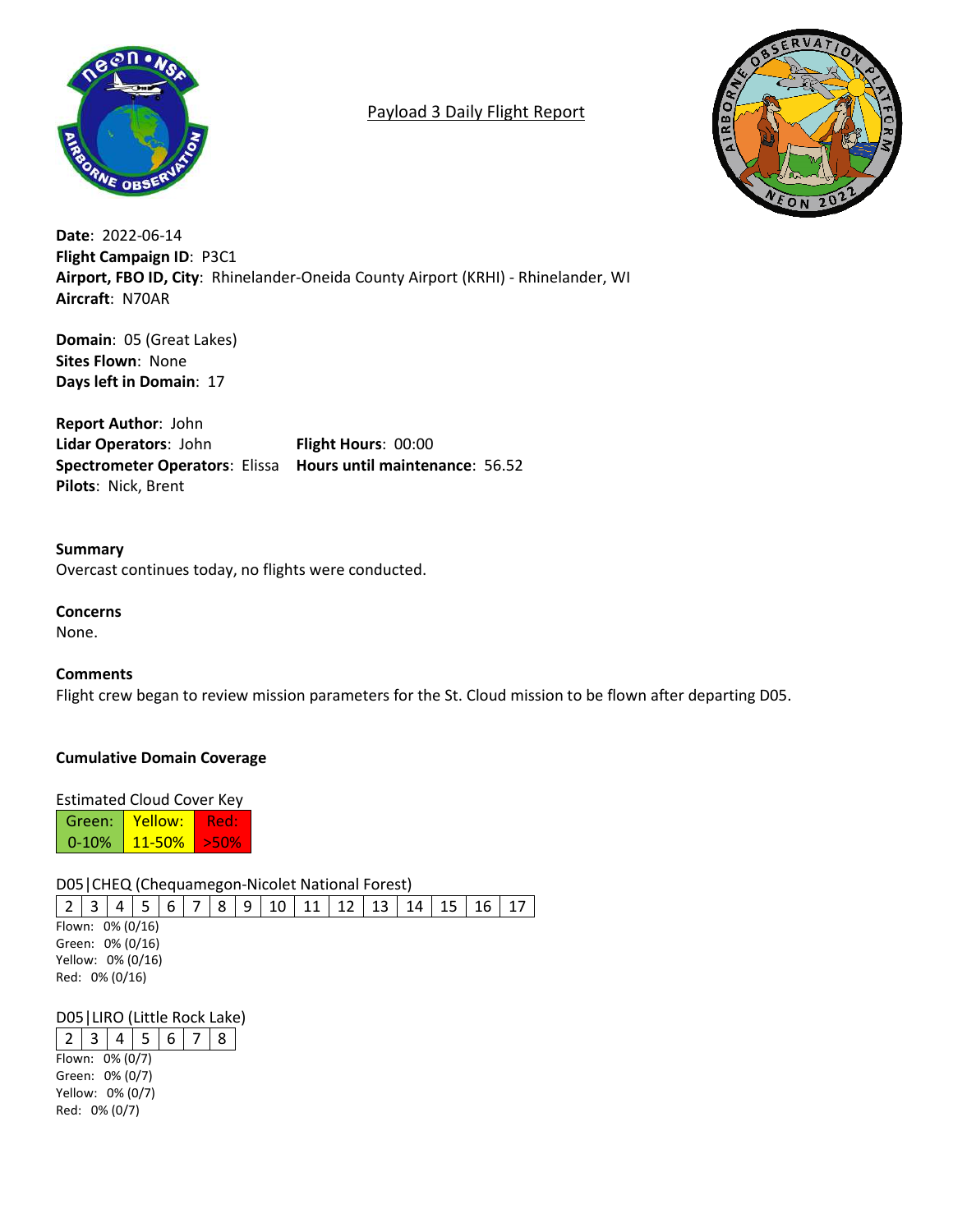D05|STEI\_TREE\_P1 (Steigerwaldt Land Services and Treehaven Priority 1)

|  |  |  |  |  |  |  |  |  |  |  |  | 6   7   8   9   10   11   12   13   14   15   16   17   18   19   20   21 |  |  |  |  |  |  |  |  |
|--|--|--|--|--|--|--|--|--|--|--|--|---------------------------------------------------------------------------|--|--|--|--|--|--|--|--|
|--|--|--|--|--|--|--|--|--|--|--|--|---------------------------------------------------------------------------|--|--|--|--|--|--|--|--|

22 23 24 25 26 Flown: 8% (2/25) Green: 8% (2/25) Yellow: 0% (0/25) Red: 0% (0/25)

D05|STEI\_TREE\_P2 (Steigerwaldt Land Services and Treehaven Priority 2)

27 | 28 | 29 | 30 | 31 | 32 | 33 | 34 | 35 | 36 | 37 | 38 | 39 | 40 | 41 | 42 | 43 | 44

Flown: 100% (18/18) Green: 0% (0/18) Yellow: 17% (3/18) Red: 83% (15/18)

#### D05|UNDE (University of Notre Dame Environmental Research Center)

|                                                                             |    |    |    | ь  | 8  | 9  | 10 |  | 13 | 14 | 15 | 16 | 18 | 19 | 21 |
|-----------------------------------------------------------------------------|----|----|----|----|----|----|----|--|----|----|----|----|----|----|----|
| 22                                                                          | 23 | 24 | 25 | 26 | 28 | 29 |    |  |    |    |    |    |    |    |    |
| Flown: 0% (0/28)<br>Green: 0% (0/28)<br>Yellow: 0% (0/28)<br>Red: 0% (0/28) |    |    |    |    |    |    |    |  |    |    |    |    |    |    |    |

#### **Weather Forecast**

#### Rhinelander, WI (KRHI, STEI-TREE)

| Wed 6/15             | Thu 6/16           | Fri 6/17   | Sat 6/18      | Sun 6/19                      | Mon 6/20      | Tue 6/21                   |
|----------------------|--------------------|------------|---------------|-------------------------------|---------------|----------------------------|
| 79°   54°F           | 78°   55°F         | 76°   49°F | 76°   56°F    | 82°   67°F                    | 91°   70°F    | 89°   61°F                 |
| را را را             |                    |            |               |                               |               |                            |
| <b>Strong Storms</b> | Mostly             | Sunny      | Partly Cloudy | AM                            | Partly Cloudy | Isolated                   |
| $0.68$ in            | Sunny/Wind<br>0 in | $0$ in     | $0.08$ in     | Thunderstorms<br>0.11 in<br>o | $0.03$ in     | Thunderstorms<br>$0.05$ in |
|                      |                    |            |               |                               |               |                            |
| - An                 |                    |            |               |                               |               |                            |
|                      |                    |            |               |                               |               |                            |
|                      |                    |            |               |                               |               |                            |
|                      |                    |            |               |                               |               |                            |

#### Boulder Junction, WI (UNDE)



source: wunderground.com